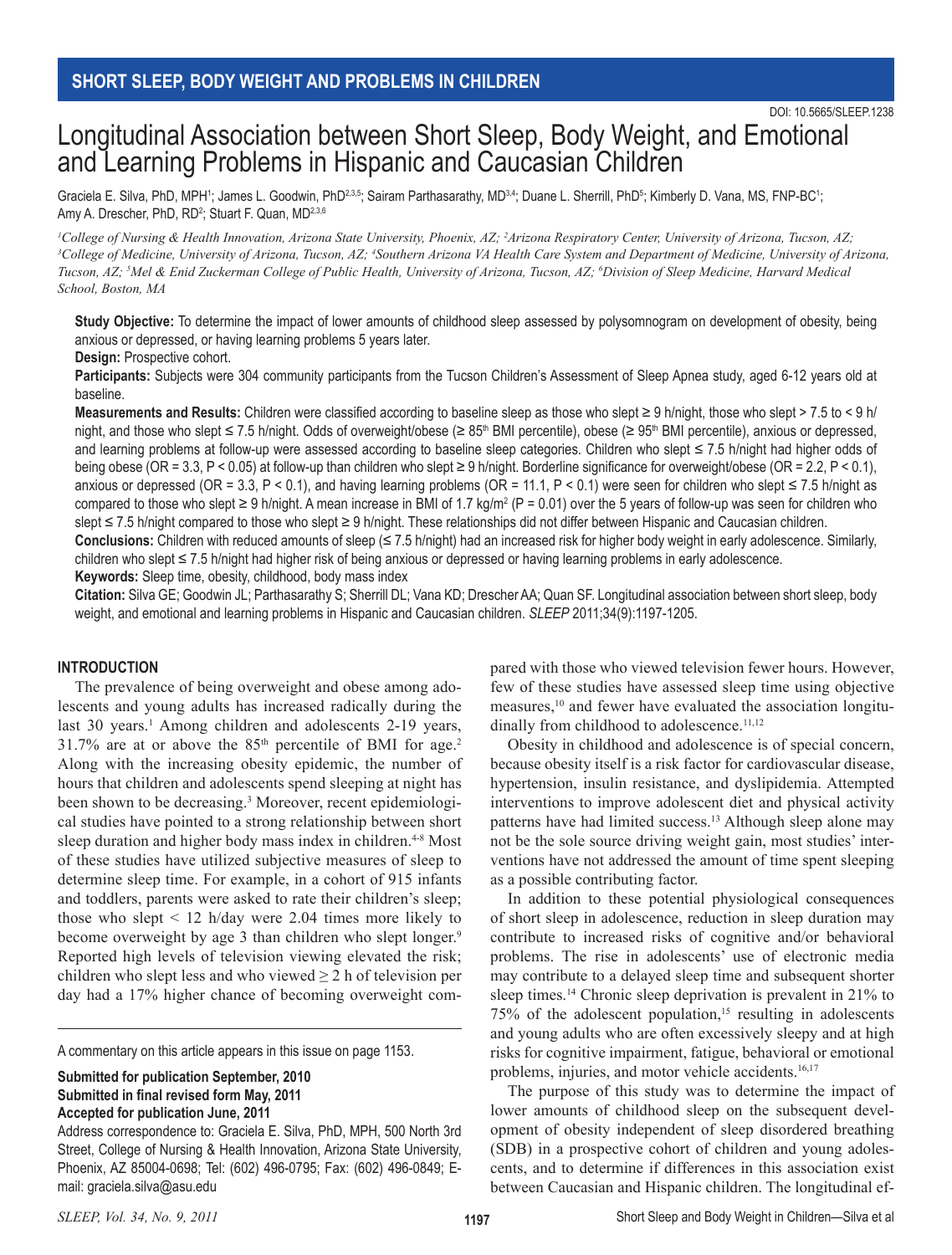

fects of reduced sleep duration on anxious or depressed symptoms, learning problems, and excessive daytime sleepiness (EDS) in adolescents were also assessed.

#### **METHODS**

The Tucson Children's Assessment of Sleep Apnea Study (TuCASA) is a prospective cohort study designed to investigate the natural history of SDB and its impact on school and neurocognitive performances. Hispanic and Caucasian children ages 6 to 12 years were recruited to undergo unattended home polysomnograms (PSGs) and perform neurocognitive assessments. Subjects were recruited through the Tucson Unified School District (TUSD), a very large district with a substantial elementary school population. Parents were asked to complete short screening questionnaires and to provide their contact information if they were willing to allow study personnel to contact them to determine if their child was eligible for the study. A total of 7,055 screening questionnaires were sent home with the children. Of these, 2,327 (33%) were returned. Recruitment information was supplied on 52% of the returned questionnaires from which we selected children, based on pre-established inclusion and exclusion criteria, to undergo PSG. Children were included if they were 6-12 years of age and were Caucasian or Hispanic. Excluded were children whose parents reported them to have a history of tonsillectomy, attention deficit hyperactivity disorder, mental retardation, or other mental or physiological conditions that would affect neurocognitive or sleep testing. An unattended home PSG was scheduled as soon as possible after recruitment. From 1999-2003, a total of 503 children completed home PSGs (Baseline); 480 were satisfactory. Approximately 5 years later (mean 4.7 years), 348 children agreed to participate in the second phase of the study, and 304 children (10 to 18 years old) had home visits with completion of acceptable inhome PSGs (Follow-up) from 2004 to 2009. We were unable to contact the rest of the participants, and they were lost to-followup. The socioeconomic status of the families of Hispanic participants was lower and their places of residence were less stable. This resulted in a greater lost-to-follow-up rate among Hispanics. On both occasions, all families completed sleep screening, sleep habits, and morning sleep questionnaires (see Figure 1). Comparisons were made between the 304 children who had baseline and follow-up PSGs to the 176 children with baseline

but no follow-up PSGs. A lower proportion of children were Hispanic in the group with follow-up PSGs (36.8%) than in the group with no follow-up PSG  $(51.7\%, P = 0.001)$ . Prevalence of anxiety or depression was lower in the PSG follow-up group (15.3%) than in the group with no follow-up PSG (27.9%,  $P = 0.003$ ). No other significant differences were seen between the groups for age, gender, BMI, or being overweight or obese.

The TuCASA study was approved by the University of Arizona Institutional Review Board (IRB), as well as the Tucson Unified School District (TUSD) Research Committee. Complete details of the TuCASA study design have been published previously.18,19

The data were collected using a 2-person, mixed-gender team who arrived at the home approximately 1 h prior to the child's normal bedtime. There was emphasis on making the night of the polysomnographic assessment as representative as possible of a usual night of sleep. Children's weekday or weekend bedtime routines were encouraged to be consistent with the day of the week and the calendar month the visits were made. PSG total sleep time was used in this analysis without discerning the weekday or month the study was performed. However, 83% of PSGs were done during a weekday, and studies were performed equally throughout the year.

Prior to performing any study procedures, parents gave informed consent, and the child gave assent to the study using language appropriate IRB-approved forms. Each child's height, weight, and blood pressure were measured. Body mass index (BMI, kg/m<sup>2</sup>) was calculated, and the standardized zscore for BMI computed using the 2000 Centers for Disease and Control and Prevention (CDC) growth charts; CDC Statistical Analysis System (SAS) program files were used to adjust for age, gender, and height- and weight-for age.20-22 Overweight/obese was defined as  $\geq 85$ <sup>th</sup> BMI percentile and obesity as  $\geq$  95<sup>th</sup> BMI percentile.<sup>2</sup>

Parents were asked to complete comprehensive Sleep Habits Questionnaires (SHQs) that inquired about their children's sleep history and sleep characteristics. Single, unattended overnight PSGs were obtained using the Compumedics PS-2 system (Abbotsford, Victoria, Australia). The following signals were acquired as part of the TuCASA montage: C3/A2 and C4/A1 electroencephalogram, right and left electrooculogram (EEG), a bipolar submental electromyogram, thoracic and abdominal displacement (inductive plethysmography band), airflow (nasal/ oral thermistor), nasal pressure cannula, finger pulse oximetry, ECG (single bipolar lead), snoring microphone, body position, and ambient light (sensor attached to the vest to record on/off).

Scoring of sleep was performed by a single registered polysomnographic technologist using Rechtschaffen and Kales criteria.23 Arousals were identified using criteria published by the American Academy of Sleep Medicine.<sup>24</sup> Apneas were scored if the amplitude (peak to trough) of the airflow signal using the thermistor decreased below  $\geq$  25% of the amplitude of baseline breathing (identified during a period of regular breathing with stable oxygen levels) and if this change lasted  $> 6$  sec or 2 breath cycles. Hypopneas were designated if the amplitude of any respiratory signal decreased below (approximately)  $\geq 70\%$ of the amplitude of baseline and if the thermistor signal did not meet the criterion for apnea. The respiratory disturbance index (RDI) was defined as the number of respiratory events (apneas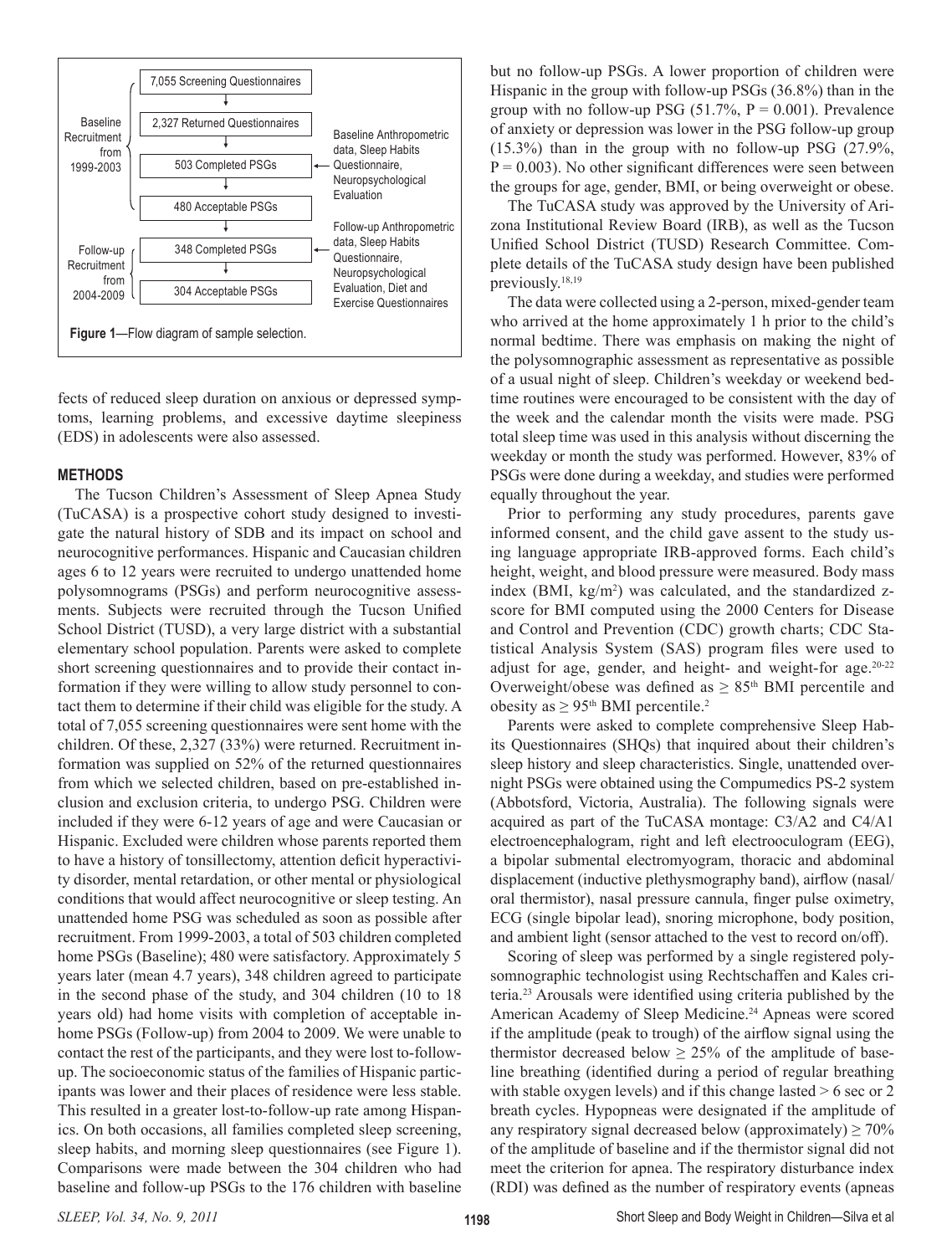and hypopneas) per hour of the total sleep time. For this analysis, a 3% oxygen desaturation was required for an event to be counted in the total RDI (RDI3%). We considered a child to have SDB if their RDI3% was  $\geq 1$  event/h of total sleep time. Previous evidence supports that a RDI of 1, based on events with a  $3\%$  oxygen desaturation, is clinically significant.<sup>19,25,26</sup>

Neuropsychological evaluations were conducted approximately one month after the baseline and follow-up PSGs, and evaluators were blinded to both PSG findings. During the baseline and follow-up visits, parents completed a behavioral assessment including the Child Behavior Checklist (CBCL).<sup>27</sup> The CBCL consists of 118 items on a 3-point scale ranging from *not true*, *somewhat true*, to *often true*, which include social, attention, thought problems, anxiety, depression, and withdrawal scales. Raw scores were converted to age-standardized *T*-scores (Mean = 50 and SD = 10). *T*-scores  $\geq$  60 were considered within the borderline of clinical referral range, and thus, scores were dichotomized at this value. Dichotomized values of anxious or depressed were used to indicate subjects in the borderline clinical range. Syndrome scales for anxious or depressed were compared at baseline and follow-up in this study.

Baseline PSG total sleep hours were categorized into groups at the  $25<sup>th</sup>$  and  $75<sup>th</sup>$  percentile of distribution with cut points at 7.5 and 9 hours. Children were classified at baseline as those who slept  $\geq$  9 h/night, slept  $>$  7.5 to  $\lt$  9 h/night, and slept  $\leq$  7.5 h/night. This categorical variable allowed comparison between subjects who demonstrated high, medium, and low amounts of sleep time. Excessive daytime sleepiness (EDS) was defined if affirmative answers were given to any of the following questions: *is your child sleepy during the daytime, falls asleep at school, or falls asleep while watching television?* Children were classified as having learning problems if the parent answered *frequently* or *almost always* to the question, *does your child have learning problems?* Reports of *never*, *rarely*, or *occasionally* were considered negative.

During the follow-up survey of the TuCASA study, 2 questionnaires were added to evaluate physical activity and dietary intake. The *Block Kids Physical Activity Screener* was used and asks about physical activities—both frequency and duration in the past 7 days. The tool includes 9 items querying leisure and school activities, chores, and part-time jobs, as well as time spent watching television, playing video games, and using the Internet. The main output variables estimate the total calories "expended" and minutes per day spent at moderate and vigorous activity levels. We included in this analysis the total number of calories expended. Food frequency was evaluated using the *Harvard Medical School K-95-1 Youth/Adolescent* (YAQ) Questionnaire. Assessments in this questionnaire include unit amounts for individual nutrients, as well as total calories, protein, various types of fat, carbohydrates, fiber, sucrose, vitamins, and minerals. This instrument has been validated qualitatively and quantitatively.28-30 Since a previous report from this study showed association between caffeine consumption and sleep time,31 the total number of calories as well as total amounts of caffeine consumed were analyzed in this study.

## **Analyses**

The  $\chi^2$  test was used to compare differences in proportions between each of the categorical variables from baseline to fol-

low-up and by ethnicity. Student's *t-*test was used to compare differences in mean values for continuous variables. Differences in proportions for categorical variables between baseline and follow-up were assessed using the *Z*-test for equality of proportions. Separate multivariate logistic regressions were fitted to evaluate odds of overweight/obese, obese, anxious or depressed, learning problems, and EDS at follow-up by baseline sleep categories. Models were adjusted for potential confounders such as BMI (kg/m<sup>2</sup>), ethnicity, SDB, age, and caffeine use, as well as baseline values where appropriate. Models also were adjusted for caloric expenditure, caloric intake, parental education, sex, and hours of television or video use. However, these additional variables were not significant in any of the models and were excluded from the final logistic models. Variables included in the models were selected in accordance with possible biologic associations, significance, or in accordance with previously published studies. Separate logistic regression models were also fitted including minutes and percent time spent in REM stage, stage 3/4, and sleep efficiency at baseline. None of these predictive variables, however, yielded significant associations with being obese, overweight, having learning problems, or being anxious or depressed at follow-up and thus are not discussed further. In addition, we ran our logistic regression models excluding subjects with the highest RDI, those with RDI  $\geq$  5 (n = 30) and those with RDI 3%  $\geq$  5 (n = 3), again with no appreciable differences in results, and thus, we retained all the subjects in the analyses and adjusted for SDB in the models. In order to evaluate a possible interaction effect between baseline sleep and ethnicity, we created an indicator variable containing baseline sleep categories by ethnicity groups. We then included this variable in each of the logistic regression models. Linear contrasts were performed between the regression coefficients for Caucasians and Hispanics at each category of sleep time. No significant differences were found.

Multivariate mixed-effects linear regression models were fitted to evaluate mean differences in longitudinal increase in BMI associated with the baseline sleep categories using  $\geq 9$  h sleep/night as the reference category. Subjects were fitted as random effects to account for intra-subject serial correlation, which results from longitudinal BMI assessments. Ethnicity and SDB were included as fixed effects; age and total hours of sleep were included as time-dependent variables.

## **RESULTS**

#### **Difference by Ethnicity at Baseline and Follow-Up**

The mean age at baseline was 8.9 years (range 6-12), and 13.7 years (range 10-18) at follow-up. Approximately 51% were boys and 49% were girls; 63.2% were Caucasian and 36.8% were Hispanic (Table 1). The mean values for BMI, BMI z-score, and BMI percentile increased significantly from baseline to follow-up, with Hispanic children having higher mean scores than Caucasian children at both surveys. A higher percent of Hispanic children than Caucasian children were overweight/obese at baseline and follow-up. The proportion of children classified as obese increased significantly from baseline to follow-up (14.1% vs 19.1%,  $P < 0.0001$ ), with significant ethnic differences. A higher percent of Hispanic children than Caucasian children were obese at baseline (20.5% vs 10.4%,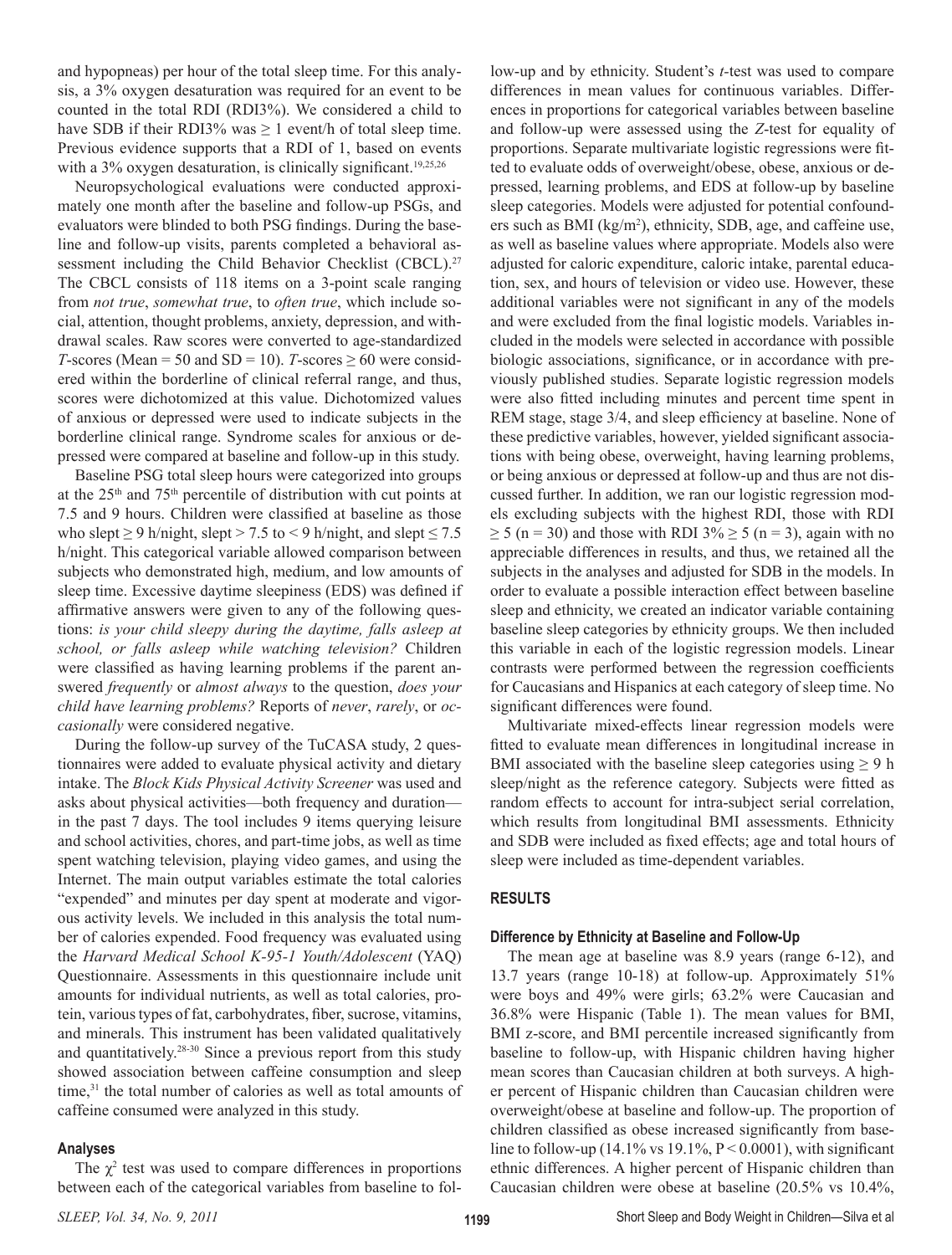|                          | <b>Baseline</b>          |                              |                    | Follow-up                |                             |                             |  |
|--------------------------|--------------------------|------------------------------|--------------------|--------------------------|-----------------------------|-----------------------------|--|
|                          | Caucasian<br>$(N = 192)$ | Hispanic<br>$(N = 112)$      | All<br>$(N = 304)$ | Caucasian<br>$(N = 192)$ | Hispanic<br>$(N = 112)$     | All<br>$(N = 304)$          |  |
| Age, mean years (range)  | $8.9(6-12)$              | $9.1(6-12)$                  | $8.9(6-12)$        | 13.5 (10-18)             | 13.9 (10-18) <sup>®</sup>   | 13.7 (10-18) <sup>†</sup>   |  |
| % Gender                 |                          |                              |                    |                          |                             |                             |  |
| Male                     | 48.5                     | 54.5                         | 50.7               |                          |                             |                             |  |
| Female                   | 51.5                     | 45.5                         | 49.3               |                          |                             |                             |  |
| % Ethnicity              | 63.2                     | 36.8                         |                    |                          |                             |                             |  |
| % Parental education     |                          |                              |                    |                          |                             |                             |  |
| 1-8 years                | 0                        | 7.4                          | 2.5                |                          |                             |                             |  |
| 9-12 years               | 20.2                     | 44.2                         | 28.4               |                          |                             |                             |  |
| > 13 years               | 79.8                     | 48.4Y                        | 69.1               |                          |                             |                             |  |
| BMI, kg/m <sup>2</sup>   | $17.7 \pm 4.6$           | $19.1 \pm 4.1$ <sup>§</sup>  | $18.2 \pm 4.5$     | $20.6 \pm 4.6$           | $23.5 \pm 5.6^{\text{f}}$   | $21.6 \pm 5.1^{\dagger}$    |  |
| <b>BMI</b> z-score       | $0.15 \pm 1.3$           | $0.74 \pm 1.1^{\epsilon}$    | $0.36 \pm 1.3$     | $0.25 \pm 1.2$           | $0.87 \pm 1.0^{\text{f}}$   | $0.48\pm1.2^{\ddagger}$     |  |
| <b>BMI</b> percentile    | $54.7 \pm 31.7$          | $69.5 \pm 28.1$ <sup>£</sup> | $60.2 \pm 31.2$    | $57.5 \pm 31.7$          | $72.9 \pm 26.9^{\text{f}}$  | $63.2 \pm 30.9^{\ddagger}$  |  |
| % Overweight/obese       | 26.0                     | $42.9^\circ$                 | 32.2               | 30.2                     | $45.5^{\circ}$              | 35.8                        |  |
| % Obese                  | 10.4                     | $20.5^{\circ}$               | 14.1               | 12.5                     | $30.4^{\circ}$              | $19.1\beta$                 |  |
| Total sleep, hours       | $8.1 \pm 1.5$            | $7.9 \pm 1.5$                | $8.05 \pm 1.5$     | $7.9 \pm 1.1$            | $7.8 \pm 1.0$               | $7.85\pm1.05^{\ddagger}$    |  |
| % Sleep category         |                          |                              |                    |                          |                             |                             |  |
| $\geq 9$ h/night         | 28.1                     | 20.5                         | 25.3               | 11.9                     | 8.0                         | $10.5^{\theta}$             |  |
| $> 7.5$ to < 9 h/night   | 47.9                     | 54.5                         | 50.3               | 54.2                     | 54.5                        | 54.3                        |  |
| $< 7.5$ h/night          | 24.0                     | 25.0                         | 24.4               | 33.9                     | 37.5                        | $35.2^\theta$               |  |
| Non-REM sleep            |                          |                              |                    |                          |                             |                             |  |
| Stage 1 % sleep          | $4.5 \pm 3.3$            | $4.4 \pm 3.1$                | $4.6 \pm 3.2$      | $3.8 \pm 2.3$            | $4.1 \pm 2.3$               | $3.9 \pm 2.3^{\ddagger}$    |  |
| Stage 2 % sleep          | $52.1 \pm 5.7$           | $53.2 \pm 5.9$               | $52.5 \pm 5.8$     | $54.6 \pm 6.6$           | $57.0 \pm 6.9$ <sup>§</sup> | $55.5\pm6.8^{\dagger}$      |  |
| Stage 3/4 % sleep        | $22.0 \pm 5.9$           | $21.2 \pm 6.2$               | $22.1 \pm 6.9$     | $19.5 \pm 6.6$           | $16.6 \pm 6.7$ <sup>§</sup> | $18.4 \pm 6.8$ <sup>£</sup> |  |
| Stage 1 min              | $22.7 \pm 17.2$          | $21.1 \pm 13.8$              | $22.1 \pm 16.0$    | $17.7 \pm 9.8$           | $18.8 \pm 10.0$             | $18.1 \pm 9.9^{\dagger}$    |  |
| Stage 2 min              | $257.1 \pm 56.1$         | $253.3 \pm 60.4$             | $255.7 \pm 57.6$   | $257.9 \pm 46.7$         | $267 \pm 42.7^{\circ}$      | $261.5 \pm 45.4$            |  |
| Stage 3/4 min            | $106.2 \pm 23.4$         | $99.6 \pm 22.3^{\circ}$      | $103.8 \pm 23.2$   | $91.2 \pm 29.9$          | $78.4 \pm 32.1$ §           | $86.5 \pm 31.4^{\dagger}$   |  |
| REM %                    | $21.3 \pm 4.6$           | $20.6 \pm 5.2$               | $21.0 \pm 4.9$     | $22.4 \pm 4.7$           | $23.0 \pm 4.6$              | $22.6 \pm 4.7$ <sup>t</sup> |  |
| <b>REM</b> minutes       | $107.2 \pm 33.2$         | $101.0 \pm 35.1$             | $104.9 \pm 33.9$   | $107 \pm 31.0$           | $108.9 \pm 28.7$            | $107.7 \pm 30.2$            |  |
| Sleep efficiency %       | $90.2 \pm 5.4$           | $90.2 \pm 4.9$               | $90.2 \pm 89.6$    | $87.6 \pm 6.8$           | $86.3 \pm 7.8$              | $87.1 \pm 7.2$ <sup>t</sup> |  |
| <b>RDI 3%</b>            | $1.1 \pm 2.7$            | $0.9 \pm 1.4$                | $1.04 \pm 2.3$     | $0.47 \pm 0.7$           | $0.51 \pm 1.0$              | $0.5 \pm 0.8$ <sup>†</sup>  |  |
| % SDB (RDI $3\% \ge 1$ ) | 27.1                     | 27.7                         | 27.3               | 14.6                     | 16.1                        | $15.1^{\Omega}$             |  |
| % EDS                    | 8.3                      | 11.6                         | 9.4                | 32.8                     | 29.5                        | 31.6 <sup>0</sup>           |  |
| % Anxious/depressed      | 15.0                     | 15.9                         | 15.3               | 13.9                     | 12.1                        | 13.4                        |  |
| % Learning problems      | 4.7                      | 3.6                          | 4.3                | 4.3                      | 5.7                         | 4.8                         |  |
| Kcalories (expended)     |                          |                              |                    | $531 \pm 600$            | $752 \pm 632$ <sup>§</sup>  | $613 \pm 620$               |  |
| Kcalories intake         |                          |                              |                    | $1627 \pm 642$           | $1770 \pm 685$              | $1678 \pm 660$              |  |
| Hours of TV/video        |                          |                              |                    | $4.0 \pm 1.3$            | $4.0 \pm 1.3$               | $4.0 \pm 1.3$               |  |
| Caffeine use, mg         |                          |                              |                    | $26.5 \pm 29.3$          | $34.5 \pm 3.3^{\circ}$      | $29.4 \pm 31.2$             |  |

\*Mean ± SD unless otherwise noted. ‡P < 0.05, †P < 0.0001 for *t*-test between baseline and follow-up. ∾P < 0.05, \$P < 0.001, £P < 0.0001 for *t*-test by ethnicity. <sup>β</sup>P < 0.05, <sup>Ω</sup>P < 0.001, <sup>θ</sup>P < 0.0001 for Z test for difference in proportions between baseline and follow-up. ºP < 0.01, ೪P < 0.0001 for χ² test by ethnicity.

 $P < 0.01$ ). The percent of obese children increased to 30.4% for Hispanics and 12.5% for Caucasians at follow-up ( $P < 0.0001$ ).

The total number of sleep hours, however, decreased significantly from baseline  $(8.05 \text{ h})$  to follow-up  $(7.85 \text{ h}, P \le 0.05)$ . The percent of children classified as sleeping  $\geq$  9 h/night decreased from baseline (25.3%) to follow-up (10.5%,  $P < 0.0001$ ), while the percent of children who slept < 7.5 h/night increased from baseline (24.4%) to follow-up (35.2%,  $P < 0.0001$ ). Percent in stage 1 sleep decreased from baseline (4.6%) to follow-up  $(3.9\%, P < 0.05)$ , while percent in stage 2 sleep increased from baseline (52.5%) to follow-up (55.5%,  $P < 0.0001$ ). Similarly, percent in REM sleep increased  $(21.0\%$  to  $22.6\%$ ,  $P < 0.0001$ ), while sleep efficiency decreased (90.2% to  $87.1\%$ ,  $P < 0.0001$ ).

The overall mean for RDI 3% decreased from baseline  $(1.04)$  to follow-up  $(0.5, P \le 0.0001)$ . The prevalence of SDB (RDI 3%  $\geq$  1) decreased from baseline to follow-up (27.3%) vs  $15.1\%$ ,  $P < 0.001$ ), while the percent of children reporting EDS increased from 9.4% to 31.6% ( $P < 0.0001$ ). In addition,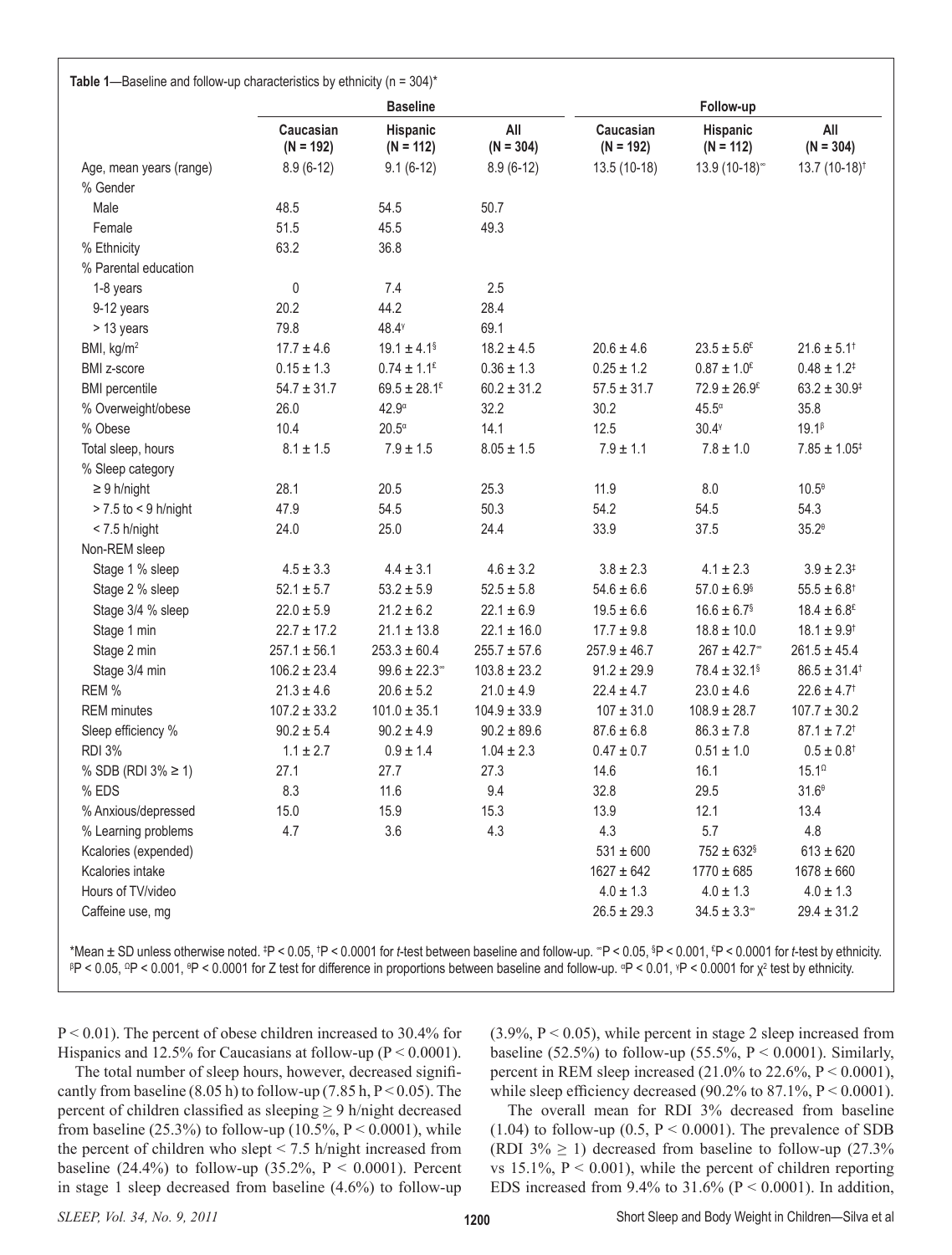|                            | <b>Baseline</b>        |                                 |                              | Follow-up              |                                 |                          |  |
|----------------------------|------------------------|---------------------------------|------------------------------|------------------------|---------------------------------|--------------------------|--|
| Baseline sleep category, h | $\geq 9$<br>$(N = 77)$ | $> 7.5$ to $< 9$<br>$(N = 153)$ | < 7.5<br>$(N = 74)$          | $\geq 9$<br>$(N = 77)$ | $> 7.5$ to $< 9$<br>$(N = 153)$ | < 7.5<br>$(N = 74)$      |  |
| Age, years                 | $8.3\pm2$              | $9.3\pm2$                       | $9.0 \pm 2^{\dagger}$        | $13.1 \pm 2$           | $13.9 \pm 2$                    | $13.7\pm2^\S$            |  |
| Gender                     |                        |                                 |                              |                        |                                 |                          |  |
| % Male                     | 23.4                   | 51.9                            | 24.7                         |                        |                                 |                          |  |
| % Female                   | 27.3                   | 48.7                            | 24.0                         |                        |                                 |                          |  |
| Ethnicity                  |                        |                                 |                              |                        |                                 |                          |  |
| % Caucasian                | 28.1                   | 47.9                            | 24.0                         |                        |                                 |                          |  |
| % Hispanic                 | 20.5                   | 54.5                            | 25.0                         |                        |                                 |                          |  |
| BMI, kg/m <sup>2</sup>     | $17.4 \pm 5$           | $18.4 \pm 4$                    | $18.7 \pm 5$                 | $20.2 \pm 4$           | $21.9 \pm 5$                    | $22.5 \pm 6^{\epsilon}$  |  |
| <b>BMI</b> z-score         | $0.15 \pm 1$           | $0.43 \pm 1$                    | $0.45 \pm 2$                 | $0.31 \pm 1$           | $0.52 \pm 1$                    | $0.56 \pm 1$             |  |
| <b>BMI</b> percentile      | $54.5 \pm 30$          | $61.3 \pm 32$                   | $63.8 \pm 30$                | $59.8 \pm 30$          | $63.6 \pm 30$                   | $65.8 \pm 33$            |  |
| % Overweight/obese         | 23.4                   | 35.3                            | 35.2                         | 27.3                   | 34.0                            | 44.6                     |  |
| % Obese                    | 7.8                    | 15.7                            | 17.6                         | 11.7                   | 18.9                            | $27.0*$                  |  |
| Total sleep (h)            | $9.5 \pm 0.5$          | $8.3 \pm 0.5$                   | $5.9 \pm 1^{\dagger}$        | $8.1 \pm 1.0$          | $7.8 \pm 0.92$                  | $7.7 \pm 1.3^{\epsilon}$ |  |
| NREM sleep                 |                        |                                 |                              |                        |                                 |                          |  |
| Stage 1 % sleep            | $4.5 \pm 2.9$          | $4.6 \pm 2.8$                   | $4.1 \pm 4$                  | $3.9 \pm 2.8$          | $3.9 \pm 2.1$                   | $3.9 \pm 2.1$            |  |
| Stage 2 % sleep            | $52.6 \pm 5.1$         | $53.1 \pm 5.8$                  | $51.2 \pm 6.5$               | $55.7 \pm 6.9$         | $55.7 \pm 6.9$                  | $55.0 \pm 6.4$           |  |
| Stage 3/4 % sleep          | $19.7 \pm 4.5$         | $20.5 \pm 4.8$                  | $26.5 \pm 7.2$ <sup>t</sup>  | $18.6 \pm 6.4$         | $18.0 \pm 6.9$                  | $19.1 \pm 7.1$           |  |
| Stage 1 min                | $25.7 \pm 17.2$        | $23.5 \pm 14.5$                 | $15.5 \pm 16.2$ <sup>§</sup> | $18.8 \pm 11.9$        | $18.2 \pm 9.5$                  | $17.3 \pm 8.2$           |  |
| Stage 2 min                | $300 \pm 32.9$         | $256.8 \pm 32.5$                | $188.7\pm60.2^{\circ}$       | $271.2 \pm 42.0$       | $259.5 \pm 41.6$                | $255.2 \pm 54.5^{\circ}$ |  |
| Stage 3/4 min              | $112.1 \pm 24.9$       | $102.3 \pm 23.1$                | $98.3 \pm 19.1$              | $90.8 \pm 34.2$        | $83.7 \pm 30.6$                 | $87.6 \pm 29.5$          |  |
| REM %                      | $23.3 \pm 3.2$         | $21.7 \pm 3.7$                  | $17.2 \pm 6.2^{\dagger}$     | $22.3 \pm 4.2$         | $22.9 \pm 4.6$                  | $22.2 \pm 5.2$           |  |
| <b>REM</b> minutes         | $133 \pm 20.9$         | $109 \pm 20.4$                  | $66.8 \pm 33.3^{\dagger}$    | $110 \pm 29.5$         | $108 \pm 27.8$                  | $104.9 \pm 35$           |  |
| Sleep efficiency %         | $92.2 \pm 3.5$         | $89.8 \pm 5.2$                  | $88.9 \pm 6.2$ <sup>t</sup>  | $88.7 \pm 6.1$         | $87.2 \pm 7.1$                  | $85.3 \pm 8.0^{\circ}$   |  |
| <b>RDI 3%</b>              | $0.73 \pm 0.6$         | $1.1 \pm 3$                     | $1.1 \pm 1.8$                | $0.6 \pm 0.9$          | $0.41 \pm 0.7$                  | $0.59 \pm 1$             |  |
| % SDB (RDI $3\% \ge 1$ )   | 28.6                   | 25.5                            | 29.7                         | 22.1                   | 10.5                            | $17.6^{\ddagger}$        |  |
| KCalories (expend)         |                        |                                 |                              | $480 \pm 475$          | $672 \pm 651$                   | $629 \pm 676$            |  |
| <b>KCalories intake</b>    |                        |                                 |                              | $1715 \pm 691$         | $1703 \pm 674$                  | $1588 \pm 597$           |  |
| Hours of TV/video          |                        |                                 |                              | $3.9 \pm 1$            | $4.0 \pm 1$                     | $4.1 \pm 1$              |  |
| Caffeine use (mg)          |                        |                                 |                              | $27.1 \pm 29$          | $30.5\pm32$                     | $29.5 \pm 32$            |  |
| % EDS                      | 6.5                    | 9.8                             | 12.2                         | 29.9                   | 32.7                            | 31.1                     |  |
| % Anxious/depressed        | 13.4                   | 14.0                            | 19.7                         | 8.5                    | 11.6                            | 20.7                     |  |
| % Learning problems        | 5.2                    | 3.9                             | 4.0                          | 2.6                    | 5.2                             | 6.8                      |  |

\*Mean ± SD unless otherwise noted. BMI, body mass index; SDB, sleep disordered breathing. "P < 0.05, <sup>€</sup>P < 0.01, <sup>\$P</sup> < 0.001, <sup>†P</sup> < 0.0001 for ANOVA test by sleep category.  $P < 0.05$  for  $\chi^2$  test by sleep category.

Hispanic children expended more calories (752 Kcal) and consumed more caffeine (34.5 mg) than Caucasian children (531) Kcal and 26.5 mg) ( $P < 0.05$  and  $P < 0.001$ , respectively).

#### **Differences by Baseline Sleep Categories**

Descriptive characteristics by baseline sleep categories are presented in Table 2. Children who slept < 7.5 h/night at baseline had higher body weight indices at baseline and at follow-up than children who slept  $\geq$  9 h/night or  $>$  7.5 to  $\lt$  9 h/night. Significantly higher mean BMI values were seen at follow-up for children who slept  $\leq$  7.5 h/night (22.5 kg/m<sup>2</sup>) compared to those who slept  $\geq$  9 h/night (20.2 kg/m<sup>2</sup>) and > 7.5 to < 9 h/night (21.9  $\text{kg/m}^2$ ,  $P < 0.01$ ) at baseline. At follow-up, 27.0% of children who slept  $\leq$  7.5 h/night were obese, while only 11.7% of those who slept  $\geq$  9 h/night and 18.9% of those who slept  $>$  7.5 to < 9 h/night at baseline were obese ( $P < 0.05$ ).

The percent of time in stage 3/4 sleep was higher for children who slept  $\leq$  7.5 h/night at baseline (26.5) than those who slept  $\geq$  9 h/night (19.7) or those who slept  $>$  7.5 to < 9 h/night (20.5) (P < 0.0001) at baseline. Conversely, REM %, minutes in REM, and % sleep efficiency were significantly lower for children who slept  $\leq$  7.5 h/night than for those who slept  $\geq$  7.5 to  $\leq$  9 or  $\geq$  9 h/night. Lower values were seen for sleep efficiency at follow-up in children who slept < 7.5 h/night than those who slept > 7.5 to < 9 or  $\geq$  9 h/night at baseline. Although differences in SDB were seen at follow-up by baseline sleep categories, no particular trend was noted.

#### **Differences by Gender**

Gender differences were noted for RDI at follow-up, with boys having higher mean values  $(0.59 \pm 1.0)$  standard deviation [SD]) than girls  $(0.38 \pm 0.06 \text{ SD}, P = 0.03)$ . Similarly, for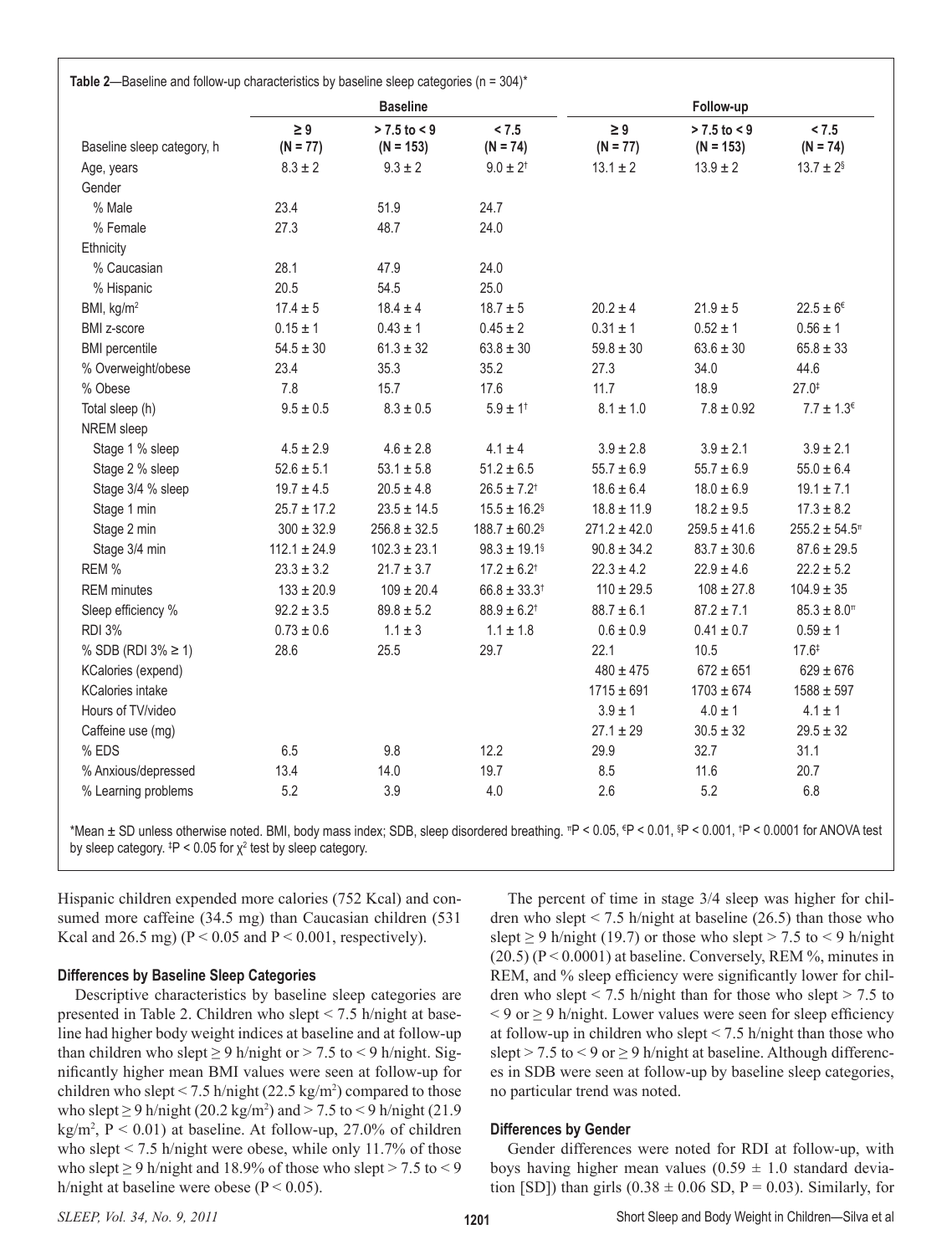**Table 3**—Multiple logistic regression models predicting obesity/overweight, obesity, anxious/depressed, and having learning problems at follow-up by baseline sleep categories and other independent variables\*

| <b>Variables</b>                  |           | Overweight/Obese           |           | <b>Obese</b>            |           | Anxious/Depressed          |           | <b>Learning Problems</b>   |
|-----------------------------------|-----------|----------------------------|-----------|-------------------------|-----------|----------------------------|-----------|----------------------------|
|                                   | <b>OR</b> | 95% CI                     | <b>OR</b> | 95% CI                  | <b>OR</b> | 95% CI                     | <b>OR</b> | 95% CI                     |
| $> 7.5$ to $< 9$ h sleep/night    | 1.5       | $0.69 - 3.15$              | 2.0       | $0.73 - 5.64$           | 2.4       | $0.61 - 9.44$              | 11.3      | $0.91 - 141$ <sup>§</sup>  |
| $<$ 7.5 h sleep/night             | 2.2       | $0.95 - 5.09$ <sup>§</sup> | 3.3       | $1.09 - 9.66^{\dagger}$ | 3.3       | $0.83 - 13.5$ <sup>§</sup> | 11.1      | $0.86 - 140$ <sup>§</sup>  |
| Baseline BMI (kg/m <sup>2</sup> ) | 1.4       | $1.24 - 1.51$              | 1.2       | $1.17 - 1.40$           | 0.9       | $0.83 - 1.03$              | 0.9       | $0.83 - 1.13$              |
| Ethnicity (Hispanic)              | 1.3       | $0.72 - 2.4$               | 2.4       | $1.20 - 4.89^{\dagger}$ | 0.6       | $0.21 - 1.85$              | 2.1       | $0.59 - 7.56$              |
| SDB at follow-up                  | 4.2       | $1.83 - 9.61$ <sup>*</sup> | 2.5       | $0.99 - 6.24^{\dagger}$ | 2.7       | $0.88 - 8.34$              | 4.9       | $1.18 - 20.3$ <sup>†</sup> |
| Age at follow-up                  | 0.9       | $0.76 - 1.08$              | 0.8       | $0.98 - 1.04$           | 0.9       | $0.64 - 1.20$              | 0.7       | $0.49 - 1.0$               |
| Caffeine use at follow-up         | 1.0       | $0.99 - 1.01$              | 1.1       | $0.99 - 1.01$           | 1.0       | $0.99 - 1.01$              | 1.0       | $0.98 - 1.02$              |
| <b>Baseline Anxious/Depressed</b> |           |                            |           |                         | 8.6       | $3.2 - 23.1$               |           |                            |
| <b>Baseline Learning Problems</b> |           |                            |           |                         |           |                            | 30.1      | $6.5 - 140$                |

\*OR, odds ratio. The reference category for sleep category is ≥ 9 h/night. Caucasian is the reference category for ethnicity. No SDB is the reference category for SDB. BMI, body mass index; SDB, sleep disordered breathing; 95%CI, 95% confidence interval. §P < 0.1, †P < 0.05, ◎P < 0.01, <sup>∤p</sup> < 0.0001.

**Table 4**—Random effects linear regression model of BMI by baseline sleep categories and other predictive variables\*

|                                | <b>Coefficient</b> | P-value  | 95% Conf.<br>Interval |
|--------------------------------|--------------------|----------|-----------------------|
| $> 7.5$ to $< 9$ h sleep/night | 1.06               | 0.05     | $-0.2 - 2.1$          |
| < 7.5 h sleep/night            | 1.7                | 0.01     | $0.4 - 3.1$           |
| SDB 3% at baseline             | 1.3                | 0.008    | $0.4 - 2.3$           |
| SDB 3% at follow-up            | 2.7                | < 0.0001 | $1.5 - 3.9$           |
| Age (years)                    | 0.74               | < 0.0001 | $0.6 - 0.8$           |
| Total sleep time (h)           | 0.21               | 0.09     | $-0.03 - 0.5$         |
| Ethnicity (Hispanic)           | 1.8                | < 0.0001 | $0.9 - 2.7$           |
| Constant                       | 7.3                | < 0.0001 | $4.6 - 10.03$         |

\*≥ 9 h of sleep/night is the reference category for sleep category. Caucasian is the reference category for ethnicity. No SDB is the reference category for SDB. BMI, body mass index; SDB, sleep disordered breathing.

SDB prevalence, boys had a higher prevalence (21.4%) than girls  $(8.7\%, P = 0.002)$ . Boys also had higher energy expenditure (716 kcal  $\pm$  739 SD) than girls (507 kcal  $\pm$  449 SD,  $P = 0.003$ ). There were no other significant gender differences (data not shown).

#### **Multivariate Modeling**

Logistic regression models showed that after adjusting for covariates, the odds of being obese at follow-up were 3.3 times higher for children who slept < 7.5 h/night at baseline compared to those with who slept  $\geq 9$  h/night (P < 0.05; Table 3). Although borderline significant, children who slept < 7.5 h/night also had higher odds of being overweight/obese  $(OR = 2.2, P < 0.1)$  at follow-up, being anxious or depressed  $(OR = 3.3, P < 0.1)$ , and having learning problems  $(OR = 11.1,$  $P < 0.1$ ) compared to children who slept  $\ge 9$  h/night at baseline. No significant associations were found with EDS and the baseline sleep categories in logistic regressions (data not shown). Baseline BMI was a significant predictor for being overweight/

obese (OR = 1.4,  $P < 0.0001$ ) and obese (OR = 1.2,  $P < 0.0001$ ) at follow-up. SDB at follow-up also was significantly associated with being overweight/obese (OR =  $4.2$ , P < 0.01), obese  $(OR = 2.5, P < 0.05)$ , and having learning problems  $(OR = 4.9, P = 0.05)$  $P < 0.05$ ).

Random effect models showed that after adjusting for potential confounders, children who slept  $\leq$  7.5 h/night at baseline had an average increase in BMI of 1.7 kg/m<sup>2</sup> ( $P = 0.01$ ) from baseline to follow-up compared to children who slept  $\geq 9$ h/night (see Table 4 and Figure 2). Models also showed that Hispanic children had a mean increase in BMI of 1.8 kg/m<sup>2</sup>  $(P = 0.0001)$  compared to Caucasian children, and that the average BMI increased  $0.74 \text{ kg/m}^2$  (P = 0.0001) with each year of age. Having SDB at either baseline or follow-up were significant predictors of higher BMI at follow-up. Figure 3 shows median differences in follow-up BMI by baseline sleep categories for older Hispanic and Caucasian children.

#### **DISCUSSION**

Results from this study showed that prevalence of obesity increased from childhood to young adolescence while objectively measured total sleep time decreased from baseline to follow-up. Furthermore, we demonstrated that children who slept < 7.5 hours/night at baseline had a higher average BMI and higher odds of developing obesity during young adolescence than children who slept  $\geq$  9 hours/night even after adjusting for SDB. Although we did not find an interaction effect between baseline sleep categories and ethnicity, results from this study also showed that the risk of obesity at follow-up was higher for Hispanic children than for Caucasian children. In addition, we found that children who slept  $\leq$  7.5 hours/night during baseline had borderline significant odds ratio for being overweight/ obese, anxious or depressed, and having learning problems at follow-up compared to those who slept  $\geq$  9 hours/night.

Other studies have found consistent relationships between short sleep duration and higher body weight in children.<sup>4,6-8</sup> Sekine et al. found a dose-response relationship between short sleep hours and childhood obesity in a cohort study of 8,274 Japanese children aged 6-7 years old.32 This study showed that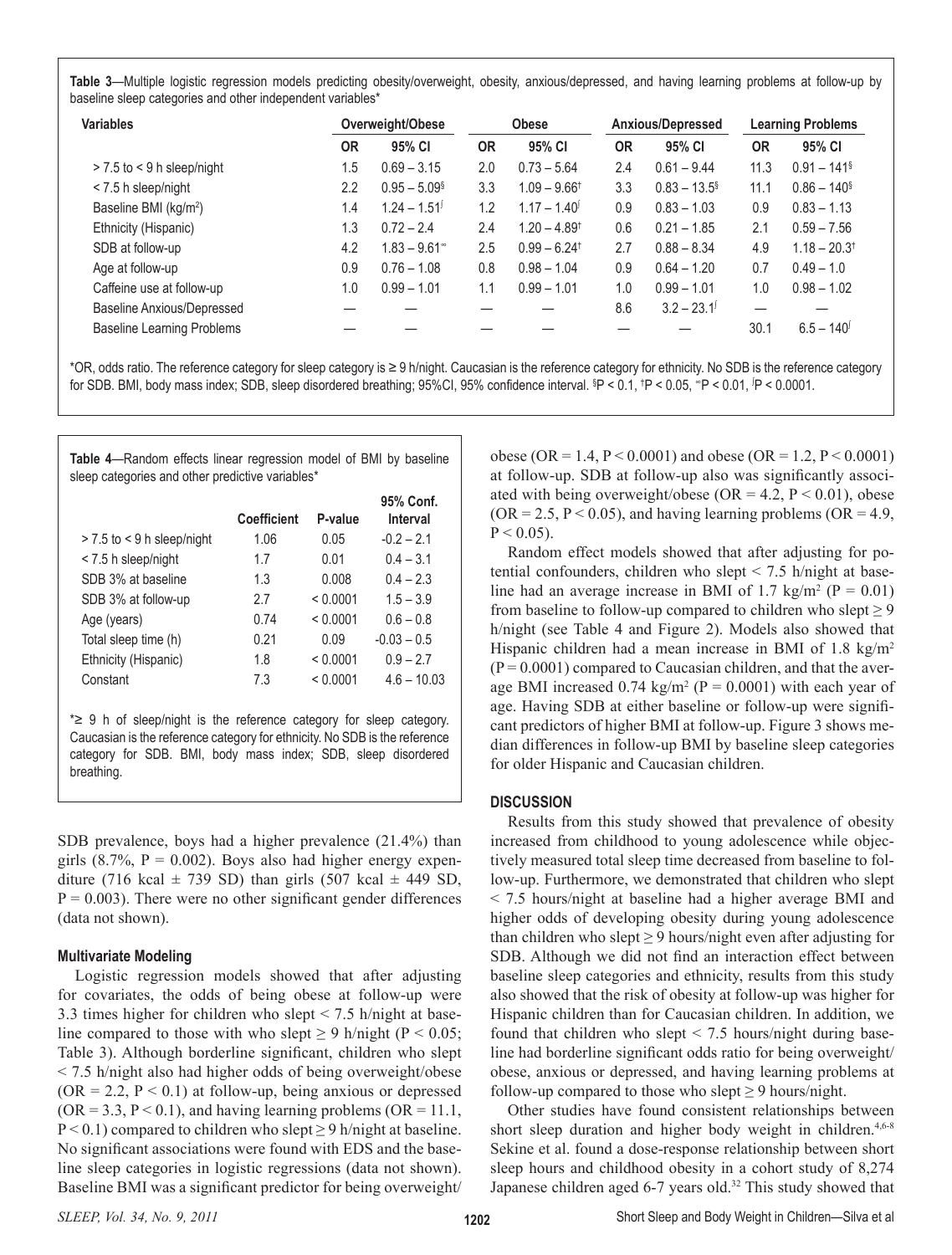

compared with children who slept  $\geq 10$  hours, the odds for obesity were 1.49 for those with 9-10 hours of sleep, 1.89 for those with 8-9 hours of sleep, and 2.87 for those with  $\leq 8$  hours of sleep. The relationship was observed even after adjusting for age, gender, parental obesity, and children's television viewing. Similarly, Reilly et al. found that according to parental reports, sleeping fewer than 10.5 hours at age 3 increased the risk of obesity at age 7.33 In a meta-analysis of cohort and crosssectional studies in the general pediatric population, Chen et al. found that the pooled odds ratio for being overweight/obese was 1.58 (95% CI 1.26; 1.98) for children with short sleep duration compared to those with long sleep duration.<sup>34</sup> Similar to other studies, Chen et al.<sup>35</sup> also found that the effect of sleep on obesity differed for boys and girls.

Our results are consistent with previous findings relating short sleep to higher BMIs. Furthermore, our results extend these observations by documenting their occurrence in adolescents followed prospectively from childhood. In a cross-sectional study, Liu et al.<sup>36</sup> found that BMI z-scored was inversely associated with REM density. Although we did not assess REM density, our longitudinal evaluations using %REM and minutes in REM did not show similar associations. We also did not find gender differences between sleep time and BMI in the present study. However, unlike prior studies that utilized parent-reported sleep times, we used objective measurements of sleep derived from PSGs. The methodology for measuring total sleep time is important, because we know that parent-reported sleep times tend to overestimate sleep times derived from objective measurements of sleep—namely PSG.<sup>37-39</sup> Thus, we feel that PSG-derived sleep time provides a more reliable measure of actual time spent asleep.

Studies have shown that obesity rates and sleep patterns vary by ethnicity.15 Hispanic adolescents have one of the highest rates of obesity and sleep disturbances in the United States.<sup>40</sup> Two studies found that among college students, Hispanics had higher rates of insomnia and greater dissatisfaction with sleep

**BMI at Follow-Up by Baseline Sleep Categories and Ethnicity**



values for BMI (kg/m<sup>2</sup>) at follow-up. Higher medians are seen for Hispanic than Caucasian children for  $\geq 9$  h/night (22.7 vs. 19.0),  $> 7.5$  to < 9 h/ night (23.0 vs. 21.2), and ≤7.5 h/night(26.1 vs. 23.9) sleep, respectively.

quality than Caucasian students.<sup>41,42</sup> Taveras et al. found that infants and toddlers who slept less than 12 hours a day were 2.04 times more likely to become overweight by age 3.<sup>9</sup> The authors also found that Hispanic children or those from other ethnicities were more likely to sleep less than Caucasian children, and that this association was sustained even after adjusting for maternal education, income, and marital status. Our findings demonstrate that the greater impact of reduced sleep in Hispanic children is consistent from childhood through adolescence.

Many reasons exist for the reduction of opportunity to sleep in children and adolescents. Adolescents spend more time on the internet and watching television.<sup>43</sup> Moreover, adolescents also may engage in extracurricular activities and employment, which further delay bedtime. Delayed sleep time, coupled with early school start times, imposes a significant constraint in adolescents' sleep schedules and predisposes them to reductions in total sleep time.<sup>44,45</sup> The present study found borderline significance for total sleep duration to be associated with learning problems. Such evidence supports the known relationship between sleep and memory retention.<sup>46</sup> Studies suggest that information acquired during the waking hours is "reactivated" or "consolidated" during subsequent REM sleep.<sup>46,47</sup> Therefore, disorders that affect sleep, especially REM sleep, can be linked to the development of learning problems. The association between sleep and behavioral or emotional problems in adolescents has been described both as a cause and consequence of short sleep.48 We found that compared to those who slept  $\geq$  9 h/night, adolescents who slept < 7.5 h/night had a borderline higher odds of being anxious or depressed and a nearly significant higher odds for learning problems. These findings provide further evidence that obtaining sufficient sleep during childhood is potentially an important intervention to remediate subsequent learning and behavior problems.

Studies have previously reported on the longitudinal association between sleep problems and cognitive and behavioral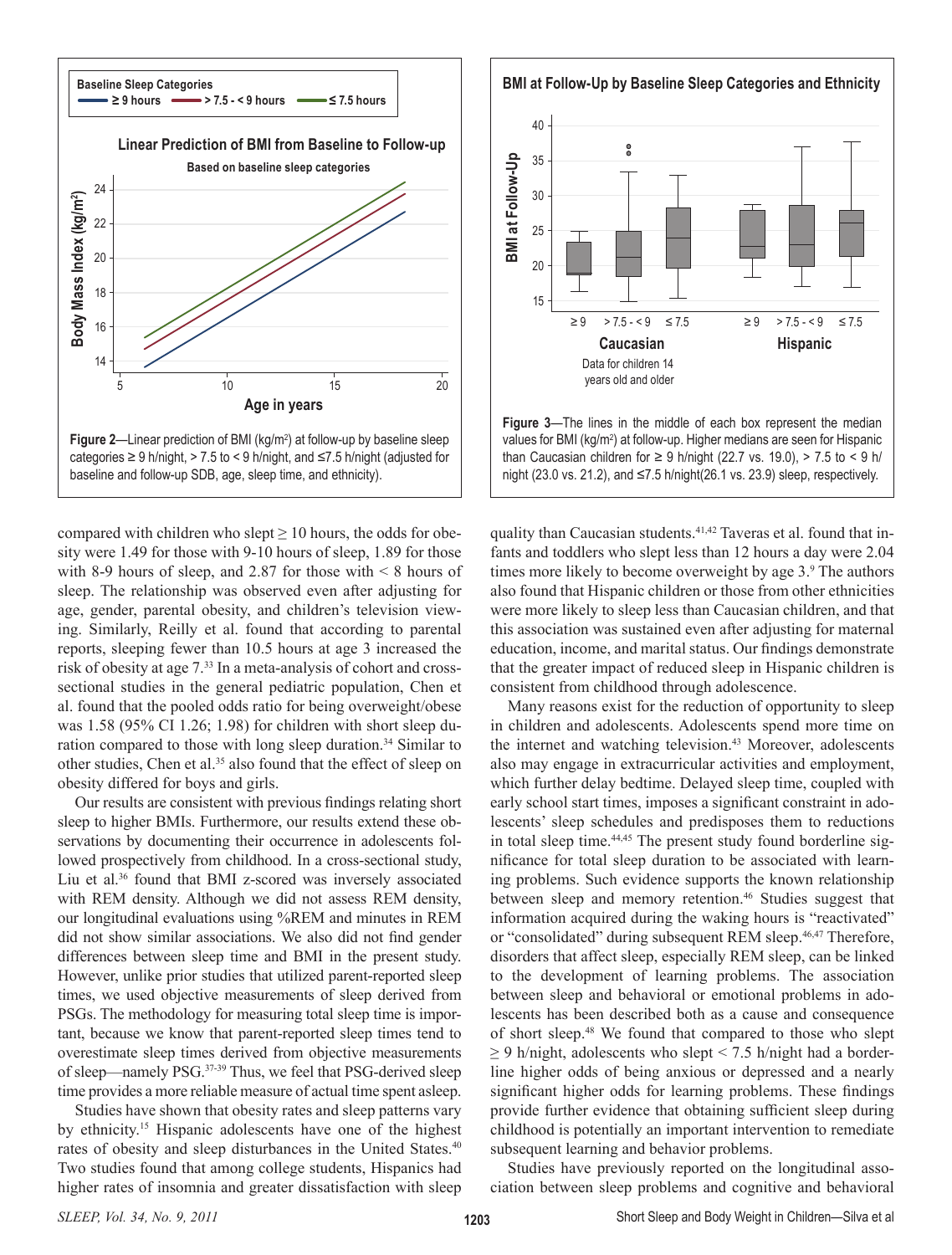deficits.49,50 The present study, however, is novel in that it utilizes objective sleep measures as opposed to parental sleep reports, which may reduce possible biases. Potential explanations for our findings may be that children with short sleep during their early years experienced behavioral and learning disruptions that further set the stage for a continuation of behavioral and learning challenges into adolescence. These mechanisms however, should be further evaluated in different cohort populations, which include other possible factors affecting cognitive and behavioral outcomes in adolescents such as family dynamics<sup>51</sup> that were not collected in our study.

We acknowledge some limitations with our study in that learning problems were based on one question and that answers to this question could be subject to parental bias or interpretation. Learning problems among children may be due to a wide range of factors including personal, school, or home environment. However, in the present study we did not assess these variables. In addition, our assessment of sleep time is based on a single-night, unattended, ambulatory sleep study. PSG measurements may be affected by subjects' discomfort from sensors and equipment and may not adequately represent habitual sleep patterns. Other studies however, have reported that unattended studies are reliable for measuring sleep time and have little first night effect.<sup>52,53</sup> Similarly, results from TuCASA analyses on night-to-night variability in key polysomnographic parameters showed a high degree of reproducibility on two different nights of study using identical protocols in the same child  $(n = 10)$ .<sup>18</sup> Furthermore, the sleep architecture data presented in Table 1 shows that sleep in TuCASA children is comparable to normal sleep in this age. In a previous analysis, we compared parental-reported sleep time to PSG total sleep time.<sup>37</sup> We found that, consistent with other studies,<sup>39,54</sup> parents tended to overestimate their children's actual total sleep time, further supporting our use of PSG sleep time. In addition, we did not adjust for multiple comparisons which may have resulted in inflated type I error. However, given the consistency of our results with multiple endpoints, we think this is unlikely. We also did not discern whether PSGs were performed on the night of a weekday or weekend. However, 83% or the studies were performed on a weekday night, and thus, we feel this had little effect on our results. Furthermore, any effect regarding the use of weekend studies would result in dilution of our findings, given the propensity for adolescents to sleep longer on weekends, and a regression towards the null hypothesis.

Causal pathways linking chronic sleep deprivation with obesity point to neurohormonal effects that increase caloric intake. Studies have shown that sleep restriction results in reduced levels of the *satiety* hormone leptin and increased levels of the *hunger* hormone ghrelin.55,56 Conceivably, the deleterious changes in the leptin-ghrelin axis due to sleep disruption may have long-term impacts that spill into adolescence. Understanding the complex relationship between sleep restriction and increase in obesity is crucial in order to design appropriate behavioral interventions for children and adolescents, which may include counseling interventions on appropriate sleep requirements. Such interventions, if effective, may potentially influence the growing threat of obesity.

In conclusion, results from this study strongly suggest that there is an association between reduced amounts of sleep dur-

ing childhood and increase in body weight in early adolescence, and that this association is independent of SDB. Hispanics appear to be at higher risks for restricted sleep and increased BMI in adolescence than Caucasians. Whether this trend continues into late adolescence and early adulthood remains to be determined. Behavioral or other interventions aimed at improving sleep duration are needed to determine if a causal relationship exists between sleep deprivation and obesity, and in order to promote health and well-being of children and adolescents.

#### **ACKNOWLEDGMENTS**

This study was performed at the University of Arizona, Tucson, AZ. The TuCASA study was supported by NHLBI grant HL 62373. Dr. Silva was supported by NHLBI grant HL 62373- 05A2S1. The authors thank the participants of the TuCASA study.

#### **DISCLOSURE STATEMENT**

This was not an industry supported study. The authors have indicated no financial conflicts of interest.

#### **REFERENCES**

- 1. Kiess W, Gausche R, Keller A, Burmeister J, Willgerodt H, Keller E. Computer-guided, population-based screening system for growth disorders (CrescNet) and on-line generation of normative data for growth and development. Horm Res 2001;56 Suppl 1:59-66.
- 2. Ogden CL, Flegal KM. Changes in terminology for childhood overweight and obesity. National health statistics reports; no 25. Hyattsville, MD: National Center for Health Statistics, 2010.
- 3. Dollman J, Ridley K, Olds T, Lowe E. Trends in the duration of schoolday sleep among 10- to 15-year-old South Australians between 1985 and 2004. Acta Paediatr 2007;96:1011-4.
- 4. Chaput JP, Brunet M, Tremblay A. Relationship between short sleeping hours and childhood overweight/obesity: results from the 'Quebec en Forme' Project. Int J Obes (Lond) 2006;30:1080-5.
- 5. Chaput JP, Despres JP, Bouchard C, Tremblay A. Short sleep duration is associated with reduced leptin levels and increased adiposity: Results from the Quebec family study. Obesity 2007;15:253-61.
- 6. Locard E, Mamelle N, Billette A, Miginiac M, Munoz F, Rey S. Risk factors of obesity in a five year old population. Parental versus environmental factors. Int J Obes Relat Metab Disord 1992;16:721-9.
- 7. Padez C, Mourao I, Moreira P, Rosado V. Prevalence and risk factors for overweight and obesity in Portuguese children. Acta Paediatr 2005;94:1550-7.
- 8. Patel SR, Hu FB. Short sleep duration and weight gain: a systematic review. Obesity 2008;16:643-53.
- 9. Taveras EM, Rifas-Shiman SL, Oken E, Gunderson EP, Gillman MW. Short sleep duration in infancy and risk of childhood overweight. Arch Pediatr Adolesc Med 2008;162:305-11.
- 10. Lauderdale DS, Knutson KL, Rathouz PJ, Yan LL, Hulley SB, Liu K. Cross-sectional and longitudinal associations between objectively measured sleep duration and body mass index: the CARDIA Sleep Study. Am J Epidemiol 2009;170:805-13.
- 11. Snell EK, Adam EK, Duncan GJ. Sleep and the body mass index and overweight status of children and adolescents. Child Dev2007;78:309-23.
- 12. Landhuis CE, Poulton R, Welch D, Hancox RJ. Childhood sleep time and long-term risk for obesity: a 32-year prospective birth cohort study. Pediatrics 2008;122:955-60.
- 13. Johnson-Taylor WL, Everhart JE. Modifiable environmental and behavioral determinants of overweight among children and adolescents: report of a workshop. Obesity 2006;14:929-66.
- 14. Carskadon MA. Factors influencing sleep patterns of adolescents. In: Carskadon MA, ed. Adolescent sleep patterns: Biological, social, and psychological influences. Cambridge, UK: Cambridge University Press, 2002:4-26.
- 15. 2010 Sleep in America Poll. National Sleep Foundation. Washington, DC. [cited 2010 May 12]; Available from: www.sleepfoundation.org